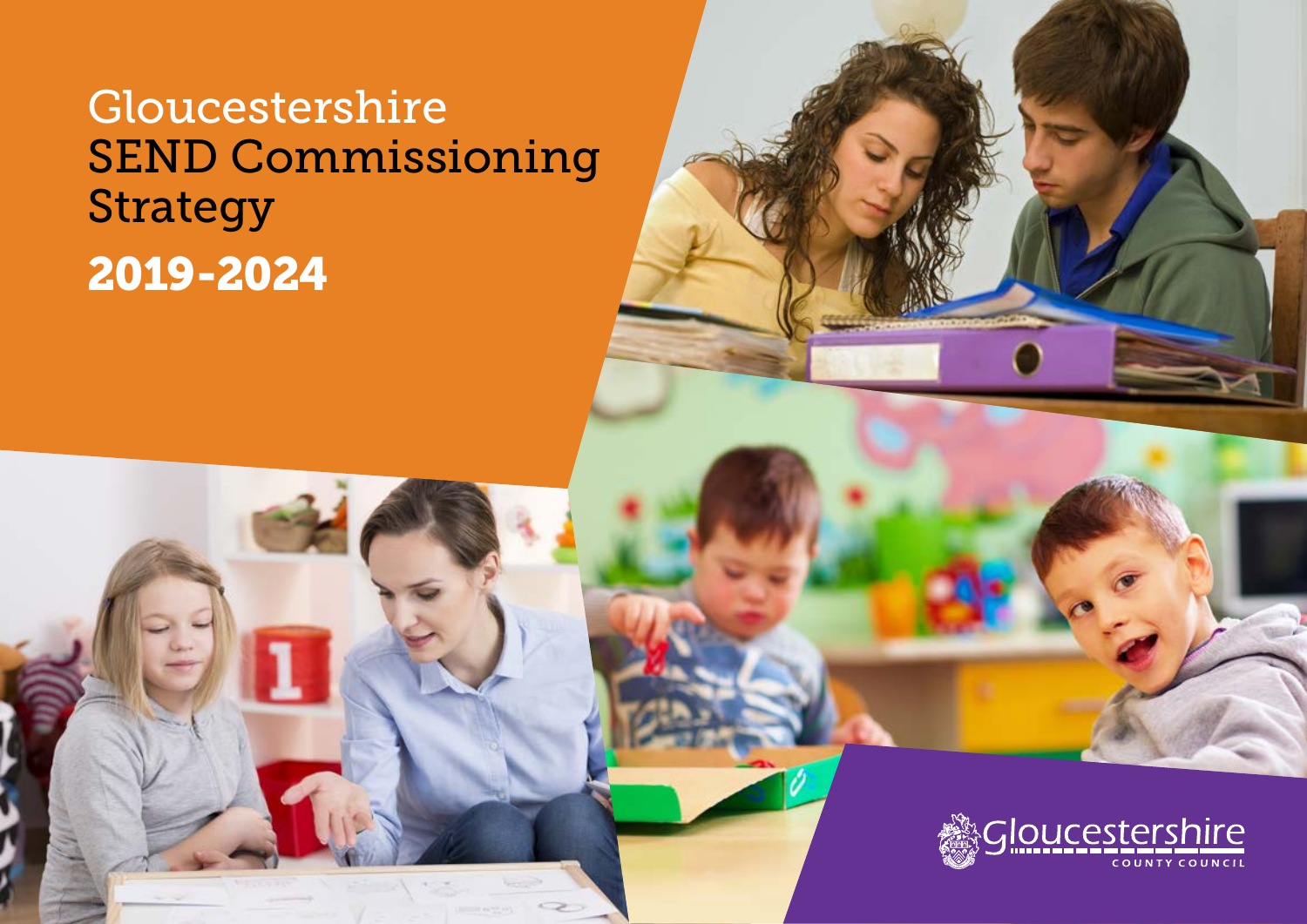### Context

This strategy sets out our assessment of the needs of children and young people in Gloucestershire with SEND and how we aim to meet them.

We know that children with additional needs do not always make the progress they should. The number of children with Education Health and Care Plans has increased rapidly over the last four years and permanent exclusions from school remain worryingly high. The high needs budget is overspending. We need to re-shape provision to meet needs effectively now and over the next five years and to make more effective use of our resources.

#### **The strategy reflects:**

- the requirements placed on local authorities and schools by the Children and Families Act 2014 and the SEND Code of Practice 0-25 (2015)
- The Joint Strategy for Children and Young People with Additional Needs (JAND), including Special Educational Needs & Disabilities (SEND) 2018 – 2021 agreed with partner agencies
- the High Needs Strategy agreed by Cabinet in January 2019

#### **The strategic aims are to develop:**

- an inclusive education system characterised by effective early intervention and supported by a skilled workforce able to access specialist support when it is needed
- high quality specialist provision available *locally* for those that need it
- a sustainable budget

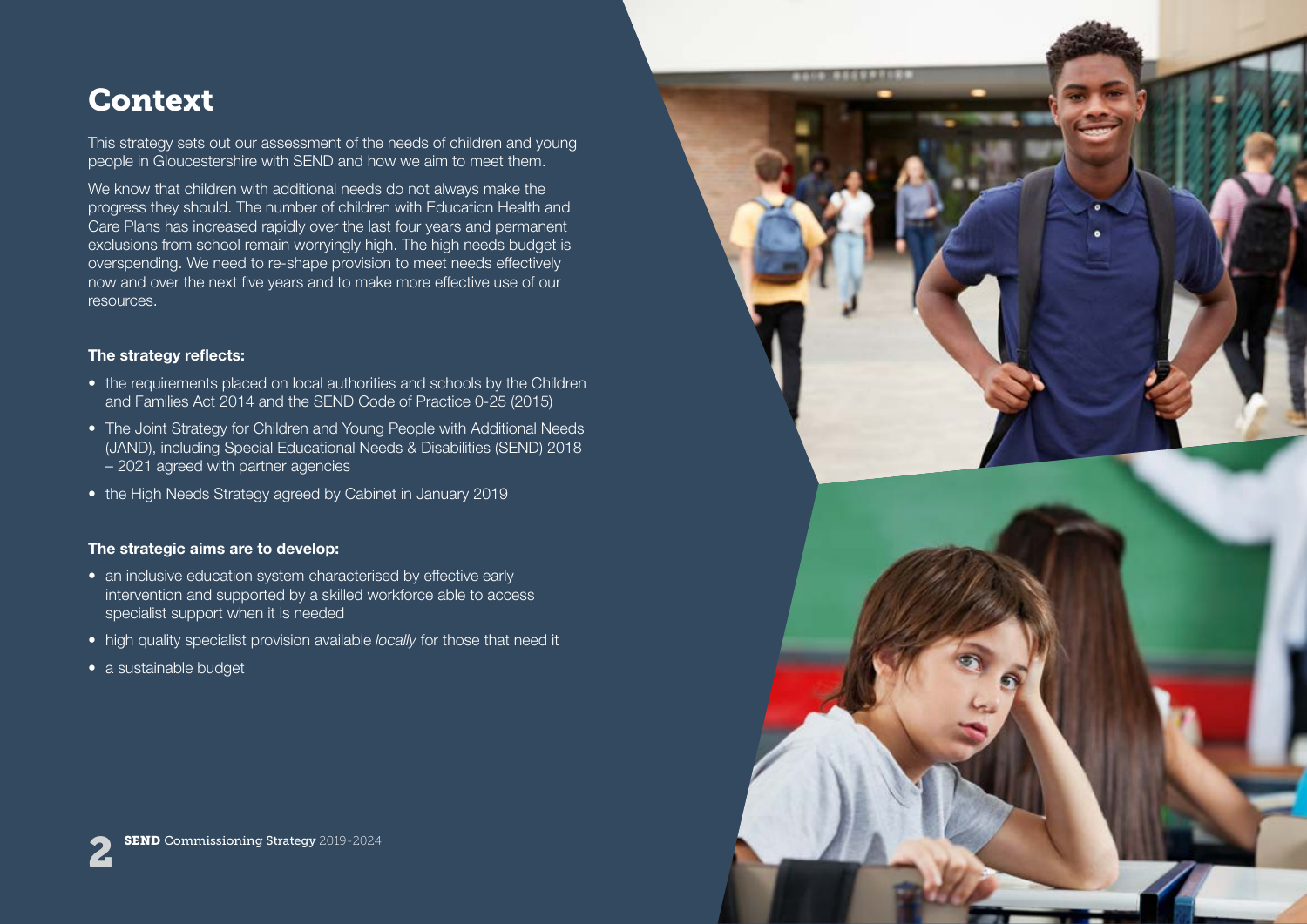### Where are we now

Gloucestershire is situated on the northern edge of the South West region. In 2017, the resident population of Gloucestershire was estimated at 628,139 people. This represents an increase of around 42,720 people, or 7.3%, since 2007. In 2017, it was estimated there were 141,353 Children and Young People (CYP) aged between 0 and 19 living in Gloucestershire. Over the next ten years, Gloucestershire's 0 to 19 year old population is projected to increase by around 10,000 people or 7.1%, to around 151,400 in 2027. As of January 2019 3,663 of Gloucestershire's children and young people have an EHCP. Of these 729 are aged 16 – 19 and 65 are aged 20 – 25. The number of children in care in Gloucestershire has shown a general increase over recent years. The number of children in care stood at 703 at the end of July 2018. There have been fluctuating levels of Children in Care (CiC) placement stability, with 8.4% (59 of 703) children having had three or more placements in the preceding 12 months (as at July 2018). The number of children in care per 10,000 of under-19 population as at July 2018 is 56.

Outcomes for some of the most vulnerable children and young people who have additional needs are persistently poor and the attainment gap between them and their peers continues to be too wide. In 2017 only 41% of disadvantaged pupils achieved the expected standard or above for reading, writing and Maths in Key Stage 2 (end of primary school) against 68% of other pupils and 20.6% of disadvantaged pupils achieved a strong pass (9-5) in both English and Maths at Key Stage 4 (end of secondary school) against 46.2% of other pupils. and guidance required for this.

| <b>Provision type</b>                          | <b>Current numbers</b><br>of EHCP | Percentage |
|------------------------------------------------|-----------------------------------|------------|
| Early Years                                    | 40                                | $1.1\%$    |
| Maintained mainstream schools and<br>academies | 1609                              | 43.9%      |
| Maintained special schools and<br>academies    | 1132                              | 30.9%      |
| Non-maintained special/independent<br>schools  | 177                               | 4.8%       |
| Alternative provision schools                  | 55                                | 1.6%       |
| Elective Home Education                        | 40                                | 1.1%       |
| General FE/ Training providers                 | 364                               | 9.9%       |
| Special Post 16 institutions                   | 39                                | $1.1\%$    |
| Social care setting                            | 2                                 | 0.1%       |
| Other                                          | 205                               | 5.6%       |

**Table 1:** Numbers and proportions of EHCPs in each provision type (January 2019)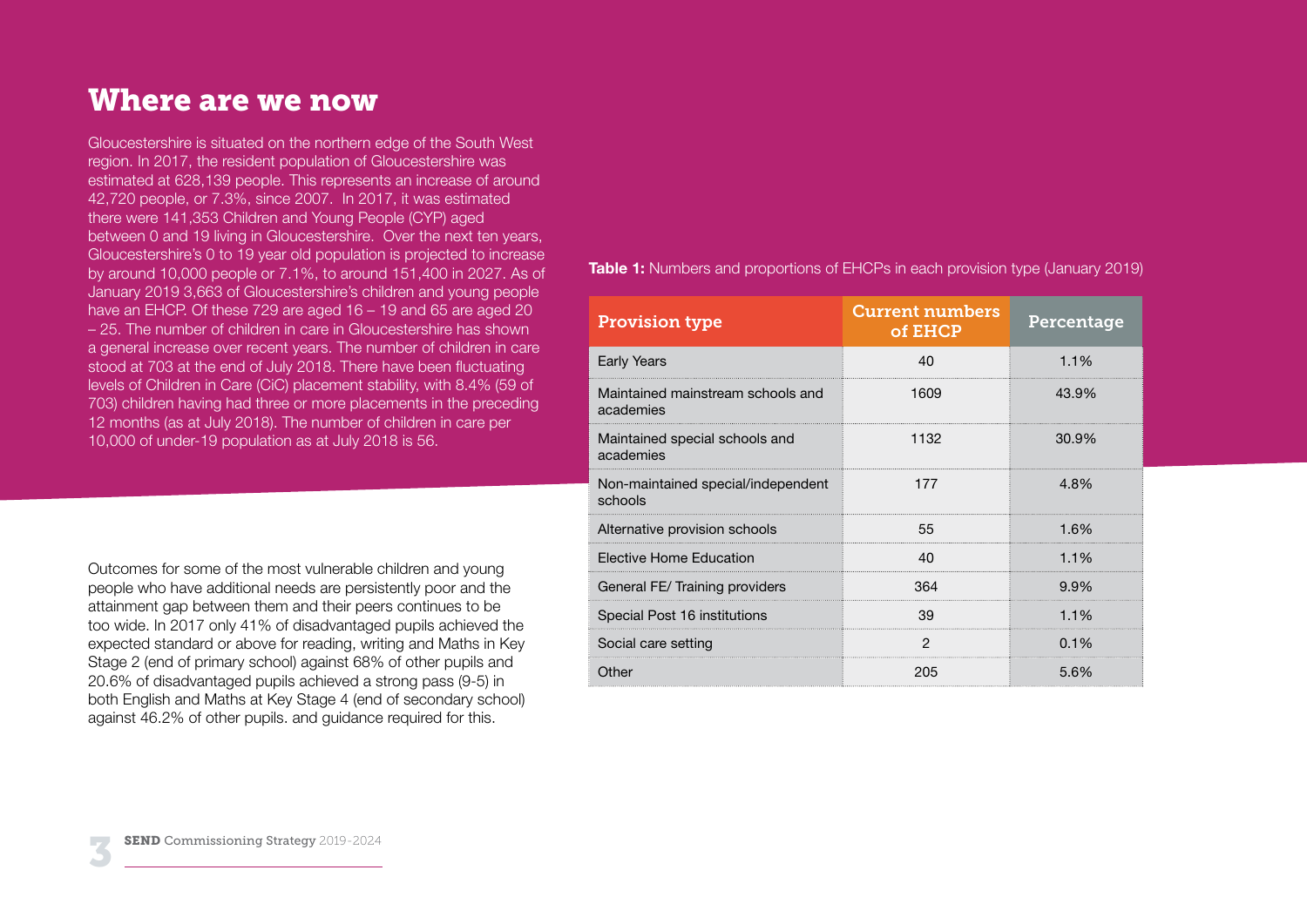Gloucestershire has a higher rate of children excluded from school than the national average – in the 2016/17 academic year 0.15% of the school population in Gloucestershire (142 children) was permanently excluded from school compared to 0.10% nationally. 50% of these were children with SEND and this is increasing year on year. Of particular concern is the rise in children of primary school age who are excluded from school and the number children and young people who are removed from school by their families to home educate as they feel a school cannot provide the support they need. The high numbers of exclusions are also causing pressure on the current APS provision in county. It is becoming challenging for the local authority to meet the statutory requirement of providing full time education from the 6th day of permanent exclusion and successful transition to mainstream provision from the APS provision is slow and often unsuccessful. The lack of specialist SEMH provision in

county also affects APS numbers of CYP with identified SEND needs and an EHCP.

The number of children and young people identified by schools as having additional needs which require them to provide more support has reduced over the last four years (according to January school census returns from 15,138 in 2014 to 14,678 in 2018) whilst there has been an increase in those children and young people with SEND who require an EHCP to provide enhanced support to meet their needs. The reason for this is unclear but suggests that more should be done early on to identify children and young people with lower

| Financial year   | 2014/15    | 2015/16    | 2016/17    | 2017/18    | 2018/19    |
|------------------|------------|------------|------------|------------|------------|
| Number of pupils | 110        | 133        | 169        | 166        | 166        |
| Independent      | 94         | 86         | 110        | 116        | 116        |
| Joint funded     | 16         | 47         | 59         | 50         | 50         |
| <b>Budget</b>    | £5,693,629 | £6,255,836 | £7,199,691 | £8,199,691 | £8,599,691 |
| Actual cost      | £6,154,893 | £6,446,190 | £8,189,816 | £8,923,761 | £9,091,594 |
| Budget overspend | £461,264   | £190,354   | £990,125   | £724,070   | £491,903   |

**Table 2:** Out of County/INMSS Placements and Cost

level additional needs in an attempt to prevent these escalating. This work is being developed by the Early Years team in identifying needs and improving outcomes as well as embedding transition plans so that intervention work continues into primary school placements. The High Needs Strategy planned implementation phase will develop additional resource for primary schools.

The number of children with complex needs has been increasing year on year and for a small number of these children and young people the complexity of their care, education and health needs requires specialist support outside of the county or in independent provision. Over the past two years the number and cost of these placements has increased. Work on developing more cost effective in county independent provision as well as more person centred outcome related provision particularly for post 16 placements in FE colleges has begun and continues to develop in line with the Post 16 banding pilot. The joint commissioning of out of county independent placements will be reviewed to ensure that these placements are cost effective and outcomes based.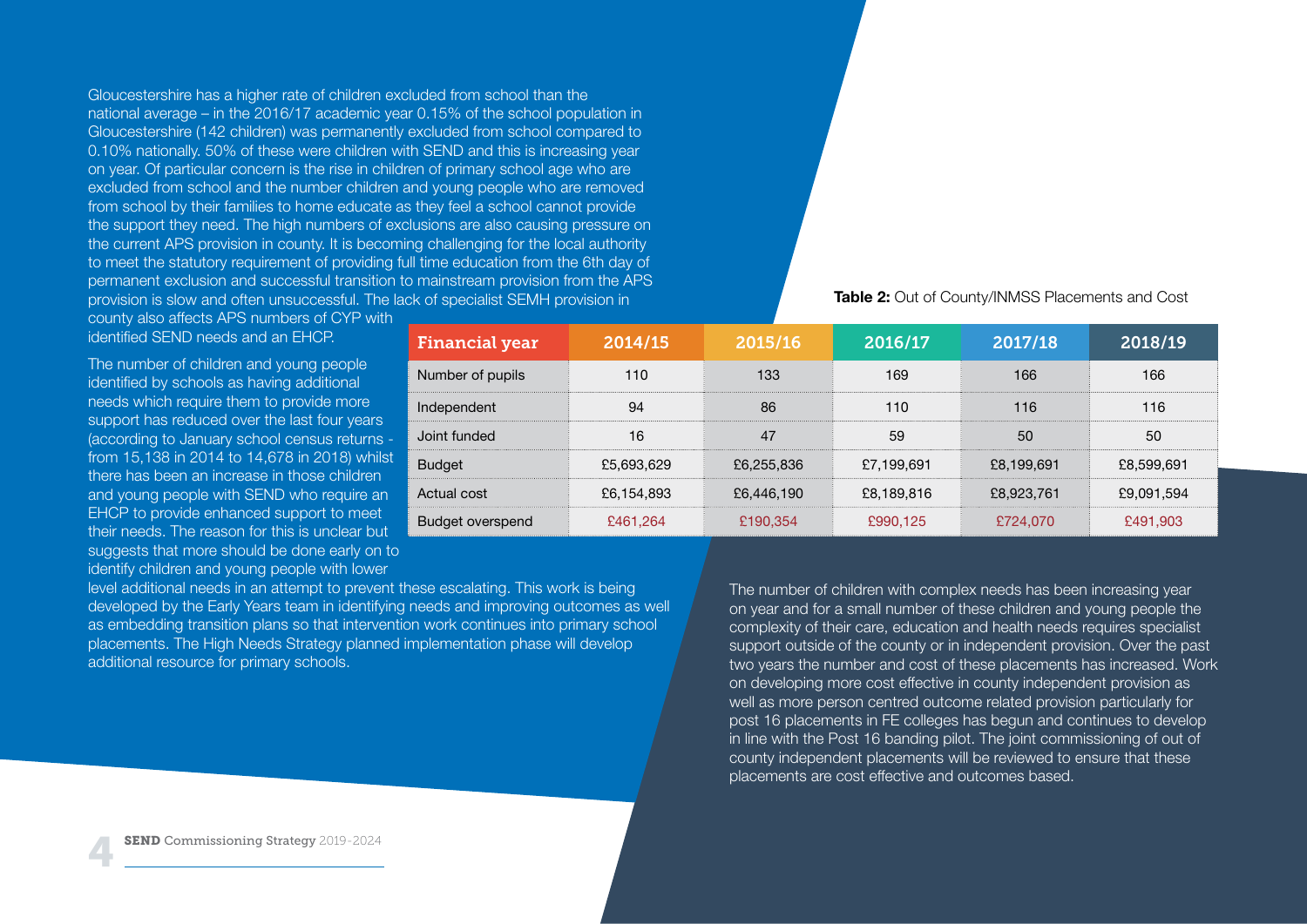#### Overall Special Education Needs - **Gloucestershire Provision**





#### 91% of Gloucestershire Maintained Schools and Academies are Good/Outstanding schools

90% of Special Schools are Good/Outstanding

**SEND Commissioning Strategy 2019-2024** 

The role of the Local Authority is to ensure sufficiency of places for all children including those with SEND within the maintained sector and our regional academies. In order to do this maintained special schools and academies are provided with commissioning briefs from the local authority. These clearly detail the types of need to be provided for, numbers of places being commissioned and admissions procedures for each school. There are occasions when it is necessary to commission services from external providers in order to support education delivery. In the context of continued rising demand, we will need to consider changes to our processes for deciding special school places to meet the increase in demand. We will continue with our strategy to formalise our partnership with independent providers to deliver a best value approach to low incidence high cost needs where there is a need for this provision.

**Table 3:** Numbers of commissioned special school placements as at 1st September 2018:

| <b>School</b>                                          | Primary<br>need | Age<br>range | Commissioned<br>places | <b>Current</b><br>placements<br>(Sept '18) |
|--------------------------------------------------------|-----------------|--------------|------------------------|--------------------------------------------|
| Alderman Knight School                                 | C&L             | $4 - 19$ yrs | 124                    | 140                                        |
| Battledown School                                      | <b>FY</b>       | $2 - 7$ yrs  | 40                     | 37                                         |
| <b>Belmont School</b>                                  | C&L             | $4 - 16$ yrs | 105                    | 107                                        |
| <b>Bettridge School</b>                                | C&L             | $2-19$ yrs   | 134                    | 137                                        |
| Heart of the Forest<br><b>Community Special School</b> | C&L.            | $3-19$ vrs   | 100                    | 74                                         |
| Milestone School                                       | C&L             | $2 - 16$ yrs | 306                    | 291                                        |
| Paternoster School                                     | C&L.            | $2 - 16$ yrs | 50                     | 42                                         |
| Peak Academy<br>Greenfield Academy                     | <b>SEMH</b>     | $11-16$ yrs  | 60                     | 60                                         |
| The Ridge                                              | <b>SEMH</b>     | $5-11$ yrs   | 40                     | 47                                         |
| <b>Shrubberies School</b><br><b>Apperley Centre</b>    | C&L.            | $2 - 19$ yrs | 110                    | 112                                        |
| Total                                                  |                 |              | 1.029                  | 1.010                                      |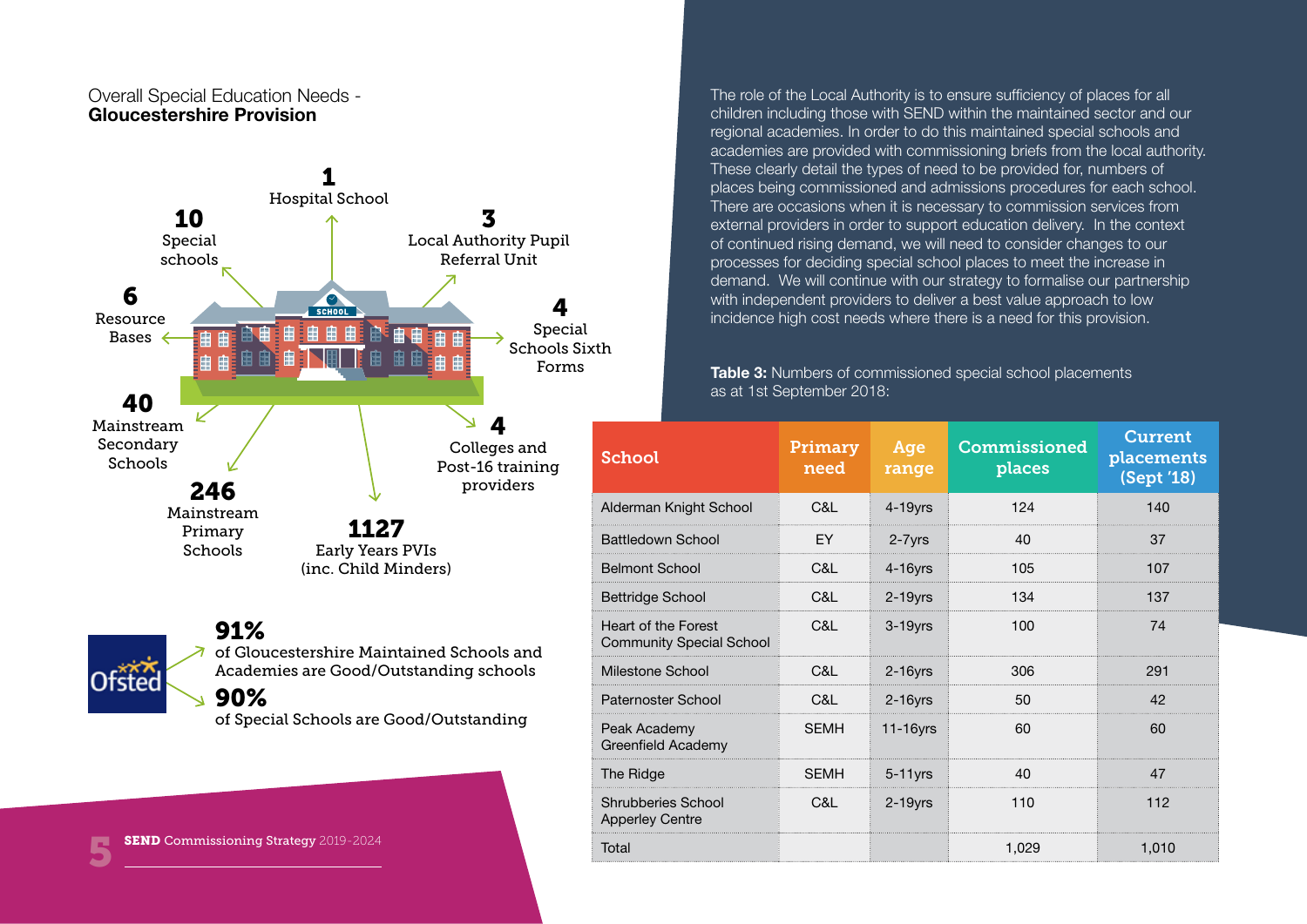### What the data is telling us

An in-depth assessment of CYP with Education, Health and Care Plans (EHCP) has been carried out. The analysis sets out the following:

- Current numbers of CYP with an EHCP
- Breakdown of needs and phases of education
- Breakdown of primary needs against locality (in county)
- Breakdown of primary needs against places in maintained special school/ academies (in county)
- Number of CYP in out of county placements by category of primary need
- The forecast of the total number of CYP with an EHCP
- Is summarised in Appendices 1 and 2

The factors to consider when analysing any potential shortfall in specialist placements must include the current levels of under provision within county and the significant reliance on independent non maintained educational provision to meet certain types of primary need. It must be noted that there will always be a need for a small number of places with external providers either for safeguarding reasons or where those needs are so complex it is not reasonable to expect needs to be met within the maintained special school sector.

As the Local Authority is attempting to reduce the number of places that are being made out of county and/or in INMSS provision, additional places will need to be created locally for SEMH needs as these are evidenced as being unable to be met within our current commissioned special school places. The figures which indicate the projected growth in the number of EHCP's being issued over the next few years, inform us of the continually rising needs and the requirement for additional resources.



The trend of an increasing year on year expenditure on INMSS placements would be indicative of both rising demand and a lack of growth within county therefore these CYP who cannot be placed locally near to their homes and communities should be the focus of future planning, particularly as in county placements could have the potential to be more cost effective. Our market analysis exercise has also indicated that there are a large number of pupils with MLD with an EHCP that are taking up places in specialist provision. Further investigation needs to be carried out to determine where needs could be met in a mainstream environment, and to examine if the outcomes for these students are the same or different depending on whether or not they have accessed specialist provision.

- Gloucestershire County Council has increased the number of in and out of county placements in the independent school sector since 2014.
- SEMH needs have been shown to be the presenting need with most in-county provision shortfall (we do not have sufficient places in county). This means that a disproportionate number of CYP are going out of county or into independent provision for their education at a substantial cost to the High Needs Budget.
- A significant number of CYP in Gloucestershire have MLD as their primary presenting need. Our current data shows that those with MLD needs are taking up almost 30% of our maintained special school places in county.
- There has been a substantial rise in the number of CYP who require support through an EHCP. Current forecasting indicates this will continue to rise.
- Current APS provision is not meeting the statutory needs of the local authority or the commissioning requirements.
- Cost effective outcome based post 16 provision in FE colleges needs to be further developed.

6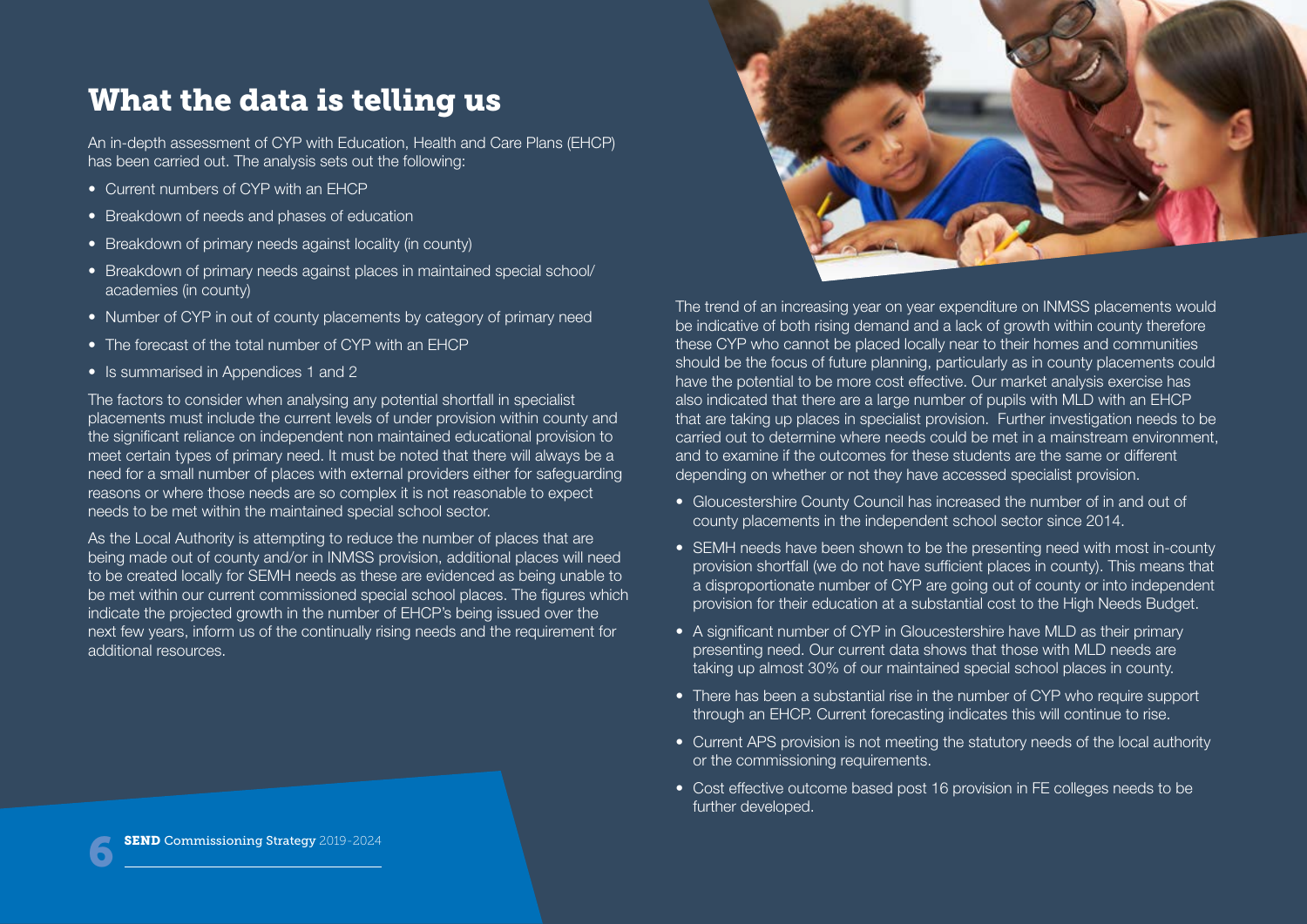### Where do we need to be?

- Blurring lines between mainstream and specialist, including bespoke packages of support in order to maintain placements.
- Early Years children with additional needs including SEND should be included in universal settings with specialist input and assessment for complex children.
- LInC/hubs and mainstream inclusion developed and embedded in maintained schools and academies so that CYP are able to attend local schools whilst receiving appropriate interventions and support in order to achieve quality outcomes.
- C&I Centres/Resource Bases that reflect local demand, where outcomes are effective for CYP and that represent value for money.
- Special schools to focus on meeting more defined and complex needs (reflective of locality need and effective use of resources). There are no plans to further increase special school places and with improved mainstream inclusion there will be no need for assessment places within special schools.
- A new SEMH Free School in place to reduce costly OOC/INMSS placements.
- A Post 16 SEND offer delivered primarily by existing FE colleges providing increased flexibility with a focus on pathways to employment, independence and further education. This will provide CYP with an inclusive offer delivered in mainstream settings and will remove the need for post 16 expansion in existing special schools.
- Use of independent sector where necessary underpinned by robust commissioning and monitoring processes.
- A countywide vision for APS which is needs lead, underpinned by the FAP process and robust commissioning briefs and includes partnership work with third sector organisations.

### How do we get there?

The local authority views this as a continual journey which will respond to increasing inclusion across all sectors and focus on the vision and principles outlined in the JAND and High Needs Strategies. The outline delivery plan focusses on two main priorities:

1. **Provision** and 2. **Monitoring and Managing Spend**.

#### Key themes running through each of the priorities

'Children and young people with additional needs including SEND to learn and succeed in local schools that understand, respond and meet their needs in a flexible way.'

*Gloucestershire Looking to the Future 2019 – 2022 DRAFT*

'Effective and efficient use of resources will guide decision making based on analysis of need, allocation of those resources, and evaluation against agreed outcomes.'

*Gloucestershire Joint Strategy for C & YP with additional needs 2018 - 2021*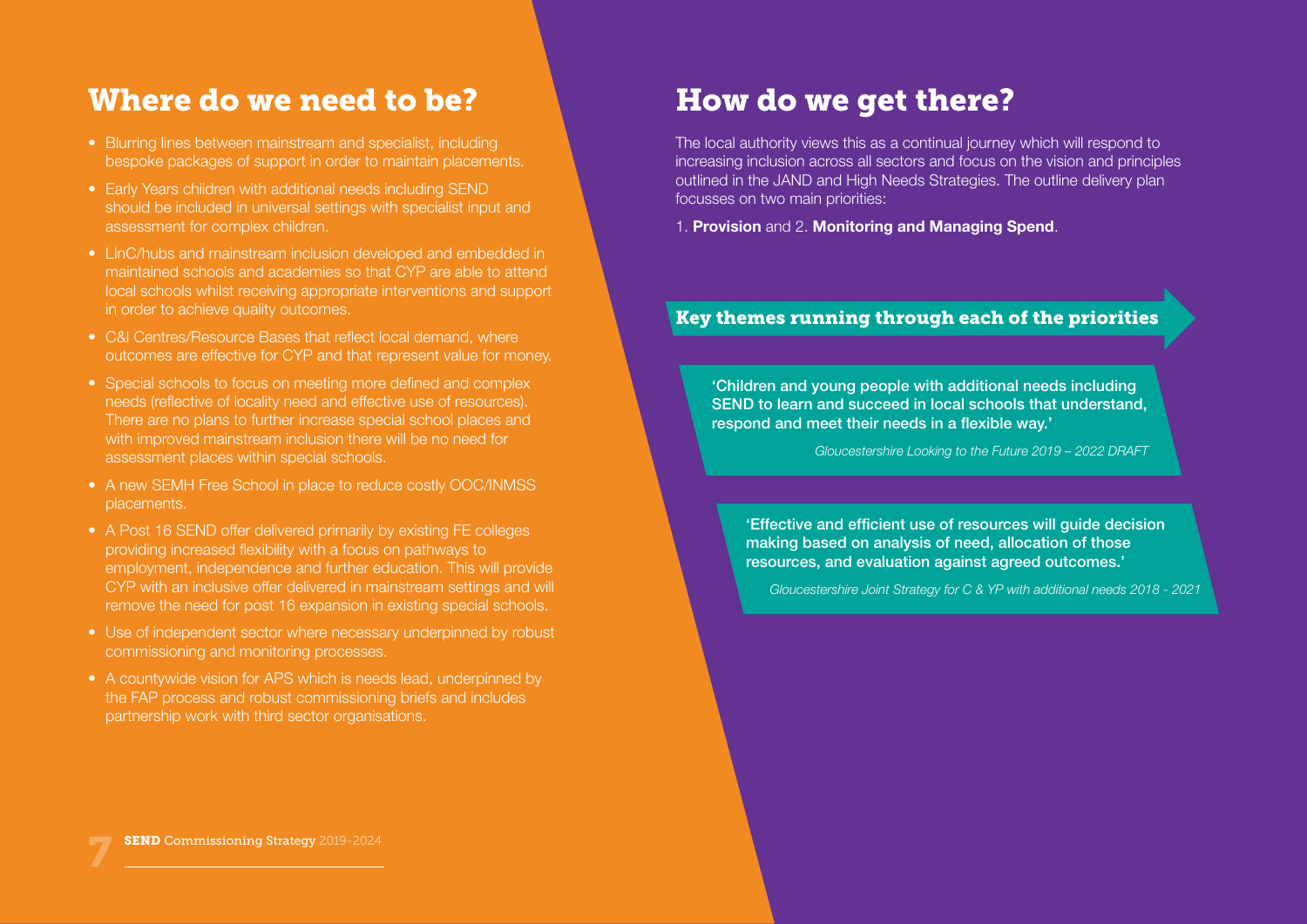### Priority 1: Provision

| What we need to achieve?                                            | How we are going to do it?                                                                                                                                                                                                                                                                       | By when?               |
|---------------------------------------------------------------------|--------------------------------------------------------------------------------------------------------------------------------------------------------------------------------------------------------------------------------------------------------------------------------------------------|------------------------|
| Mapping provision, needs and gap analysis                           | 1. Special School places document                                                                                                                                                                                                                                                                | January 2019           |
| Post 16 Strategic Plan                                              | 1. Promotion<br>2. Implementation                                                                                                                                                                                                                                                                |                        |
| Commissioning briefs for special schools and APS                    | 1. Develop and co-produce commissioning briefs with Special School Heads to<br>reflect the current provision in each school<br>2. Review briefs annually to ensure that they reflect current SEND needs within county<br>and the provision that the local authority requires to meet these needs | March 2019<br>Annually |
| Early Years transition and pathways                                 | 1. Develop countywide assessment strategy                                                                                                                                                                                                                                                        |                        |
| Development of 3rd sector provision                                 | 1. Market analysis<br>2. Engagement event<br>3. Provider catalogue<br>4. Quality assurance                                                                                                                                                                                                       |                        |
| High Needs Strategy and<br>development of a 'mainstream plus' offer | 1. LinC/HUB model implemented                                                                                                                                                                                                                                                                    |                        |
| Improvement of local SEMH offer                                     | 1. Free school bid submitted and approved<br>2. Partner identified<br>3. Delivery plan                                                                                                                                                                                                           | March 2019             |
| Bespoke packages and personalisation                                |                                                                                                                                                                                                                                                                                                  |                        |
| Development of APS vision for county                                | 1. Commissioning brief developed<br>2. Independent review of existing provision<br>3. Pilot with Young Gloucestershire<br>4. Overarching vision developed                                                                                                                                        | November 2018          |
| C & I Centres/ Resource Bases                                       | 1. Review and evaluation of provision<br>2. Review service level agreements<br>3. Sufficiency                                                                                                                                                                                                    |                        |

8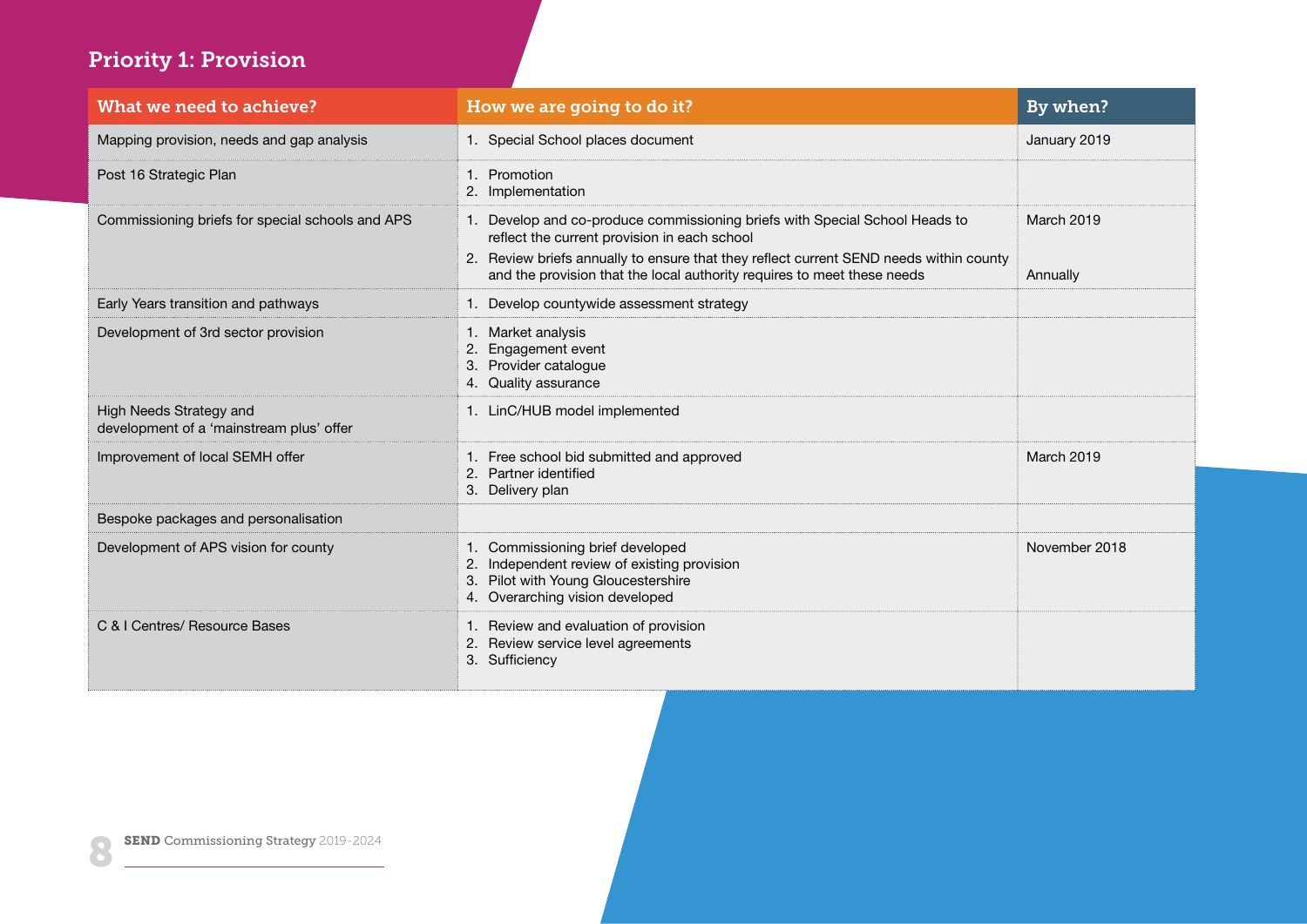#### Priority 2: Monitoring and Managing Spend

| What we need to achieve?                                         | How we are going to do it?                                                                                                      | By when?                       |
|------------------------------------------------------------------|---------------------------------------------------------------------------------------------------------------------------------|--------------------------------|
| Reduce independent placements and costs                          | 1. Monitor current placements<br>2. Attend annual reviews<br>3. Post 16 transitions to FE                                       | January 2019                   |
| Review joint funding arrangements and commissioning<br>processes | 1. Review current process<br>2. EHCP casework to be involved in applications                                                    |                                |
| <b>DPS</b>                                                       | 1. Join West Sussex DPS                                                                                                         | March 2019                     |
| Post 16 Banding                                                  | 1. Evaluate Post 16 banding pilot<br>2. Roll out banding to all FE providers                                                    | June 2019<br>September 2019    |
| Banding for special schools and mainstreams                      | 1. Review current banding process for special schools<br>2. Design and implement new banding in line with the RAS               | January 2019<br>September 2019 |
| Review and quality assure Post 16 high needs<br>placements       | 1. Review current placements and spend<br>2. Monitoring visits<br>3. Work with casework and adult social care to transition CYP |                                |

# Monitoring and Review

• Attendance of JAND

9

- Regular reporting around delivery plan to Education SLT
- Annual reporting to HoS for CwAN (as Chair of JAN Mgmt) for inclusion of progress within annual review of JAN strategy.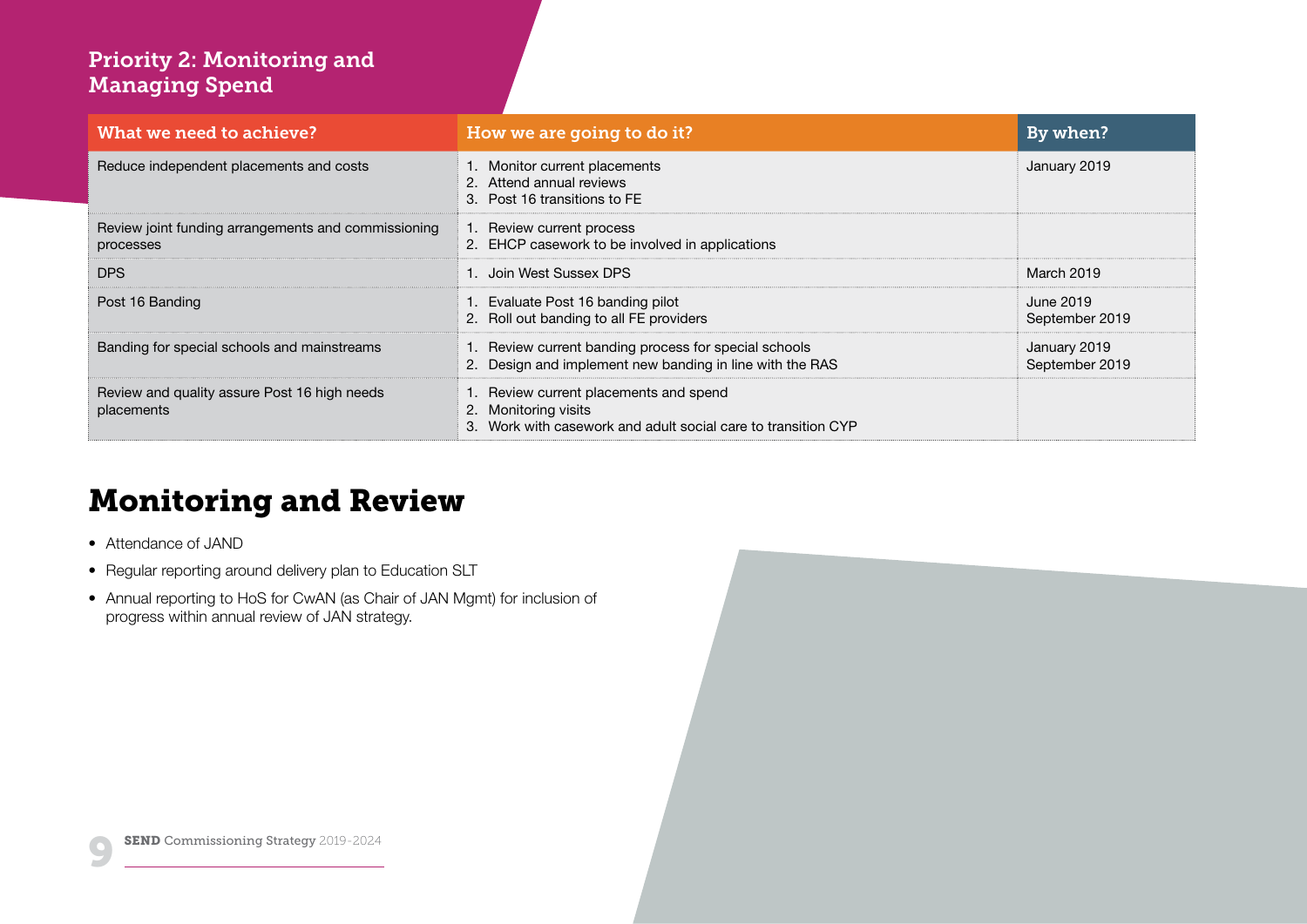# Appendix 1: **INMSS placements and spend**

**Table 4** shows a comparison with neighbouring counties of the numbers of children and young people in an INMSS by academic year:

| <b>Local Authority</b> |     | 2014/15 2015/16 2016/17 2017/18 |     |     |
|------------------------|-----|---------------------------------|-----|-----|
| <b>B&amp;NES</b>       | 60  | 72                              | 76  |     |
| <b>Bristol</b>         | 88  |                                 | 78  | 74  |
| Dorset                 | 124 | 187                             | 121 | 188 |
| Gloucestershire        |     | 133                             | 169 | 165 |
| North Somerset         | 68  |                                 | 82  | 95  |
| South Gloucestershire  | 86  |                                 | 106 |     |
| Wiltshire              |     | 33                              |     |     |

**Table 5** shows a comparison with neighbouring counties of the total spend on INMSS placements by academic year (£ millions):

| <b>Local Authority</b> |     | 2014/15 2015/16 | 2016/17 2017/18 |      |
|------------------------|-----|-----------------|-----------------|------|
| <b>B&amp;NES</b>       | 3.1 | 3.7             | 5.0             | 5.6  |
| <b>Bristol</b>         |     | 5.0             | 53              | ıя   |
| Dorset                 | n/a | 11.8            | 10 1            | 14 N |
| Gloucestershire        | 62  | 64              | 7 R             | 85   |
| <b>North Somerset</b>  | 23  | 24              | 3 O             |      |
| South Gloucestershire  | 64  | 71              | 8 O             |      |
| Wiltshire              | հ 5 |                 | 7 6             |      |

This data shows that since the SEND reforms were introduced in 2014, Gloucestershire has experienced a 48% increase to in INMSS placements made. This has resulted in an increase spend in Gloucestershire of 37% on these placements.

**Table 6** shows the distribution of Primary Need by National Curriculum Year in INMSS as at 1st September 2018

| <b>National</b><br>Curriculum<br>Year | <b>ASD</b>     | $\mathbf{H}\mathbf{I}$ | <b>MLD</b>                | ${\bf PD}$     | <b>PMLD</b>    | <b>SEMH</b>    | <b>SLCN</b>    | <b>SLD</b>     | <b>SPLD</b> | <b>VI</b> | Total          |
|---------------------------------------|----------------|------------------------|---------------------------|----------------|----------------|----------------|----------------|----------------|-------------|-----------|----------------|
| $\mathbf{1}$                          |                |                        | $\overline{2}$            |                |                |                |                |                |             |           | $\overline{2}$ |
| 2                                     |                |                        |                           | 1              |                |                |                |                |             |           | $\mathbf{1}$   |
| 3                                     |                |                        |                           |                | ٦              |                |                | 1              |             |           | $\mathbf{2}$   |
| 4                                     | $\overline{2}$ |                        | 1                         | 1              |                |                |                |                | 1           |           | 6              |
| 5                                     |                | 1                      |                           |                |                |                | 1              |                |             |           | 3              |
| 6                                     | 1              |                        |                           | 1              |                |                |                |                |             |           | 3              |
| $\overline{7}$                        | $\overline{c}$ |                        | 3                         | 1              |                | 6              | $\overline{2}$ | 2              | 1           |           | 17             |
| 8                                     | 3              | 1                      |                           |                |                | $\overline{4}$ | 3              |                |             |           | 11             |
| 9                                     | 5              |                        | $\overline{2}$            | $\overline{2}$ | 1              | 11             | $\overline{2}$ |                |             |           | 23             |
| 10                                    | 3              |                        | 6                         | 1              |                | 15             | $\overline{2}$ | 1              |             |           | 28             |
| 11                                    | 4              |                        | 2                         |                |                | 12             | $\overline{2}$ | 1              |             |           | 21             |
| 12                                    | 4              |                        | $\overline{c}$            | 1              | $\overline{2}$ | 12             | 4              | $\overline{2}$ |             |           | 27             |
| 13                                    | 4              |                        | $\overline{c}$            |                | 1              | 8              | $\overline{c}$ |                | 3           |           | 20             |
| 14                                    | 3              |                        | $\ensuremath{\mathsf{3}}$ | 5              |                | $\mathcal{P}$  | 1              | 2              | 1           |           | 17             |
| 15                                    |                |                        | $\ensuremath{\mathsf{3}}$ | 3              | 3              | 1              |                | $\sqrt{3}$     |             |           | 15             |
| 16                                    |                |                        | $\overline{2}$            | 1              | 1              |                | 1              | $\sqrt{3}$     |             |           | 12             |
| 17                                    |                |                        | 2                         |                |                |                |                | $\overline{2}$ |             |           | 4              |
| 18                                    |                |                        | 1                         |                | $\overline{2}$ |                |                | 1              |             | 1         | $\overline{7}$ |
| 99                                    |                |                        | 1                         |                |                |                |                |                |             |           | 1              |
| Total                                 | 39             | $\overline{2}$         | 32                        | 17             | 12             | 73             | 20             | 18             | 6           | 1         | 220            |

This data shows that by far the highest category of need being catered for in INMSS is Social Emotional Mental Health (SEMH) and that these are heavily weighted in the secondary sector.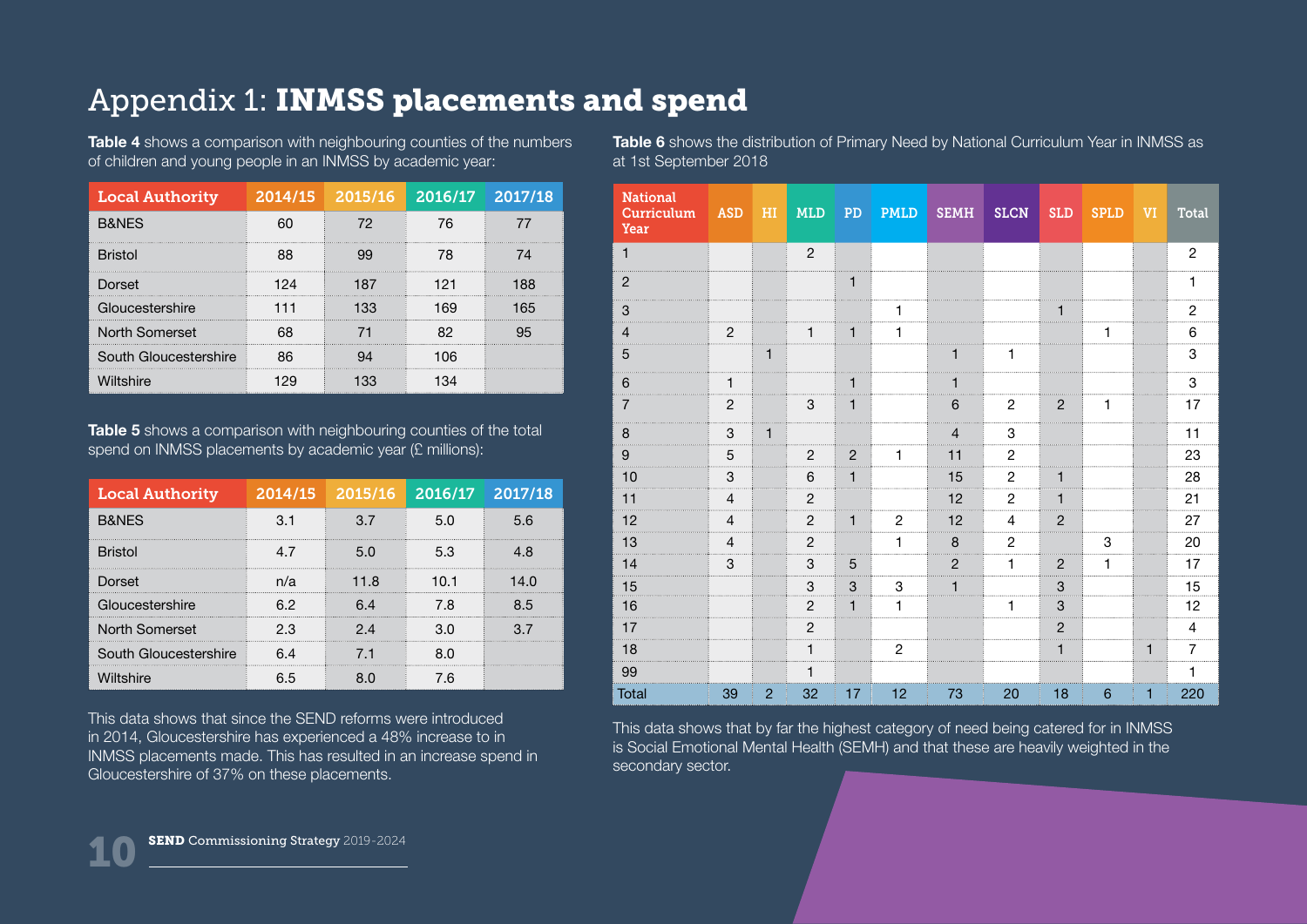# Appendix 2: Specialist SEND provision in Gloucestershire

**Table 7** shows Primary Need by Locality Areas as at 1st September 2018

| Locality<br>Areas | <b>ASD</b> | HI             | <b>MLD</b> | <b>MSI</b>     | <b>OPP</b> | <b>PD</b>     | <b>PMLD</b> | <b>SEMH</b> | <b>SLCN</b> | <b>SLD</b> | <b>SPLD</b> | <b>SPN</b>     | VI             | <b>Total</b> |
|-------------------|------------|----------------|------------|----------------|------------|---------------|-------------|-------------|-------------|------------|-------------|----------------|----------------|--------------|
| Cheltenham        | 126        | $\overline{7}$ | 210        | $\mathbf{1}$   |            | 36            | 9           | 99          | 66          | 20         | 13          |                | 5              | 592          |
| Cotswold          | 61         | 6              | 97         |                |            | 34            | 8           | 58          | 35          | 23         | 10          |                | 2              | 335          |
| Forest            | 84         | 5              | 136        |                |            | 39            | 14          | 103         | 76          | 33         | 15          | $\overline{2}$ | 4              | 511          |
| Gloucester        | 177        | 10             | 274        | 1              |            | 62            | 24          | 175         | 165         | 66         | 17          |                | 10             | 982          |
| Out of<br>county  | 19         |                | 14         |                |            | $\mathcal{P}$ | 4           | 32          | 8           | 3          |             |                |                | 84           |
| Stroud            | 122        | 8              | 151        | 1              |            | 33            | 12          | 108         | 75          | 24         | 10          | $\mathcal{P}$  | 5              | 551          |
| Tewkesbury        | 93         | 7              | 125        | 1              |            | 29            | 13          | 75          | 83          | 21         | 4           |                | $\overline{2}$ | 454          |
| Total             | 682        | 44             | 1007       | $\overline{4}$ | 3          | 235           | 84          | 650         | 508         | 190        | 70          | $\overline{4}$ | 28             | 3509         |

This shows that the highest numbers of CYP with an EHCP are recorded in Gloucester (982) with the lowest numbers in the Cotswolds (335). There are currently 84 CYP from out of county. The predominant primary need in Gloucestershire is Moderate Learning Difficulties (MLD), followed by ASD and SEMH

**Table 8** shows Primary need by Phase of Education as at 1st September 2018

| Phase:             | <b>ASD</b> | HI | <b>MLD</b> | <b>MSI</b>     | <b>OTH</b> | <b>PD</b> | <b>PMLD</b> | <b>SEMH</b> | <b>SLCN</b> | <b>SLD</b> | <b>SPLD</b> | VI | <b>Total</b> |
|--------------------|------------|----|------------|----------------|------------|-----------|-------------|-------------|-------------|------------|-------------|----|--------------|
| <b>Early Years</b> | 3          | 3  |            | $\Omega$       | 0          |           | 6           | $\Omega$    | 0           | 0          | 0           | 0  | 592          |
| Primary            | 318        | 21 | 408        |                | З          | 92        | 36          | 211         | 241         | 49         | 17          | 10 | 335          |
| Secondary          | 223        | 15 | 373        | 3              | 0          | 76        | 25          | 288         | 173         | 67         | 30          | 13 | 511          |
| Post 16            | 138        | 5  | 225        | $\Omega$       | 0          | 66        | 17          | 151         | 94          | 74         | 27          | 5  | 982          |
| Total              | 682        | 44 | 1007       | $\overline{4}$ | 3          | 235       | 84          | 650         | 508         | 190        | 74          | 28 | 3509         |

This data shows that by far the highest category of need being catered for in INMSS is Social Emotional Mental Health (SEMH) and that these are heavily weighted in the secondary sector.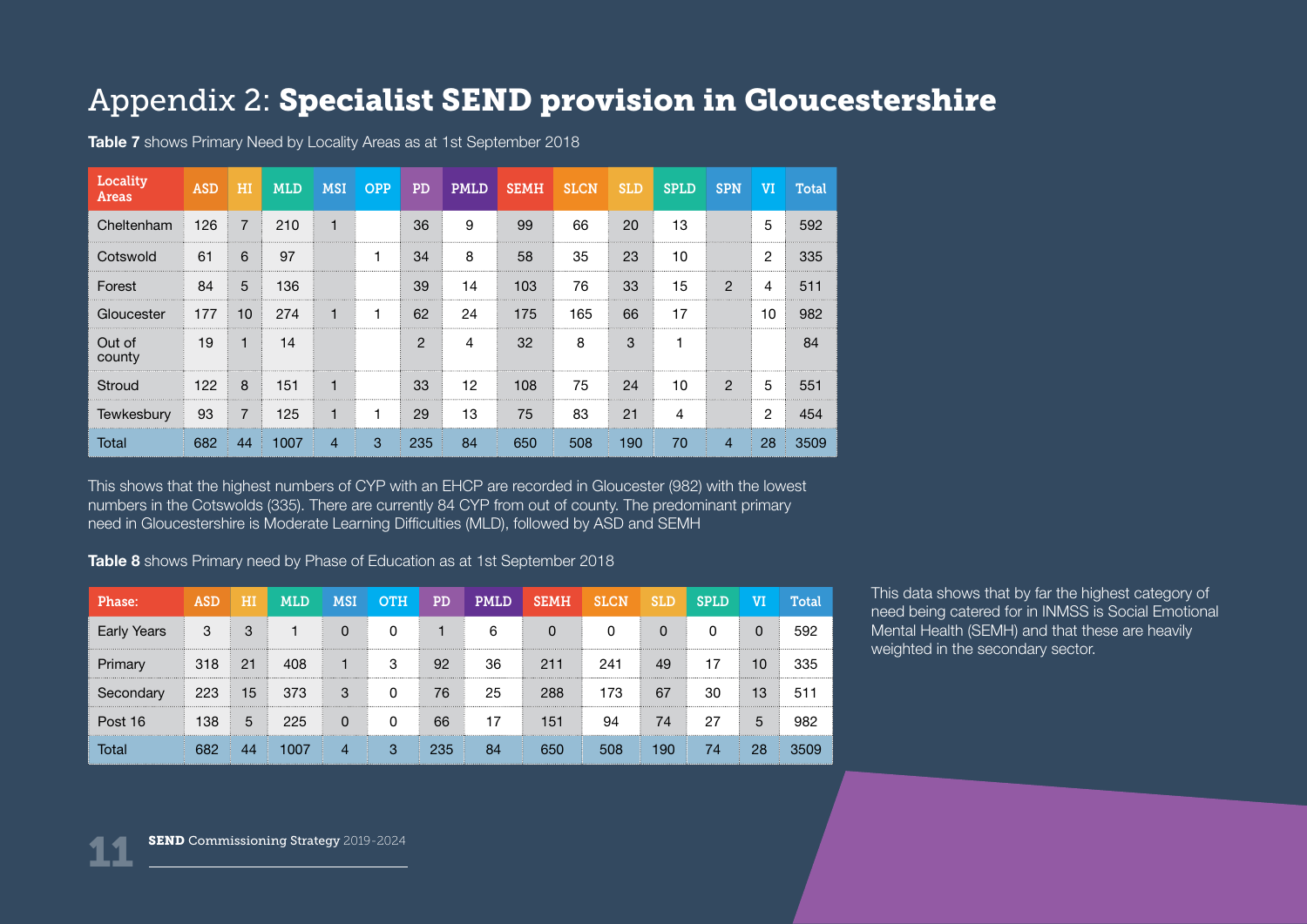#### **Table 9** shows the primary needs of pupils attending Gloucestershire Special Schools as at 1st September 2018.

|                                                     | <b>Primary Needs</b> |                |            |                |              |                |                          |                |                |                |                |              |
|-----------------------------------------------------|----------------------|----------------|------------|----------------|--------------|----------------|--------------------------|----------------|----------------|----------------|----------------|--------------|
| School:                                             | <b>ASD</b>           | HI             | <b>MLD</b> | <b>MSI</b>     | PD           | <b>PMLD</b>    | <b>SEMH</b>              | <b>SLCN</b>    | <b>SLD</b>     | <b>SPLD</b>    | <b>VI</b>      | <b>Total</b> |
| Alderman Knight School                              | 43                   | 1              | 43         | $\mathbf{1}$   | 2            |                | 8                        | 37             | $\mathbf{1}$   | 1              | 2              | 140          |
| Battledown Centre for Children &<br><b>Families</b> | 19                   |                | 5          |                | $\mathbf{2}$ | $\overline{c}$ | $\overline{\phantom{a}}$ | $\overline{7}$ | 3              |                |                | 39           |
| <b>Belmont School</b>                               | 22                   |                | 58         |                | $\mathbf{1}$ |                | $\overline{7}$           | 15             | 3              | 1              |                | 107          |
| <b>Bettridge School</b>                             | 42                   |                | 26         | $\mathbf{1}$   | 11           | 13             | 1                        | $\overline{7}$ | 29             | 6              | $\mathbf{1}$   | 137          |
| Green Field Academy                                 |                      |                |            |                |              |                | $\overline{4}$           |                |                |                |                | 4            |
| Heart of the Forest Community<br>Special School     | 16                   |                | 11         |                | 6            | 9              |                          | 12             | 17             | $\overline{2}$ | $\mathbf{1}$   | 74           |
| <b>Paternoster School</b>                           | 13                   |                | 8          |                | 2            | $\overline{7}$ |                          | 4              | $\overline{7}$ | 1              |                | 42           |
| The Milestone School                                | 66                   |                | 103        | $\mathbf{1}$   | 13           | 24             |                          | 41             | 38             | 4              | $\mathbf{1}$   | 291          |
| The Peak Academy                                    | $\overline{2}$       |                | 6          |                |              |                | 46                       | $\mathbf{2}$   |                |                |                | 56           |
| The Ridge Academy                                   |                      |                |            |                |              |                | 46                       |                |                |                |                | 47           |
| The Shrubberies School                              | 34                   |                | 34         | 1              | 2            | 3              | 3                        | 12             | 19             | 3              |                | 112          |
| <b>Total</b>                                        | 258                  | $\overline{2}$ | 294        | $\overline{4}$ | 39           | 59             | 116                      | 137            | 117            | 18             | $5\phantom{1}$ | 1049         |

The data indicates that Gloucestershire Special Schools are supporting a high proportion of CYP with Moderate Learning Difficulty followed by Autism/SLCN.